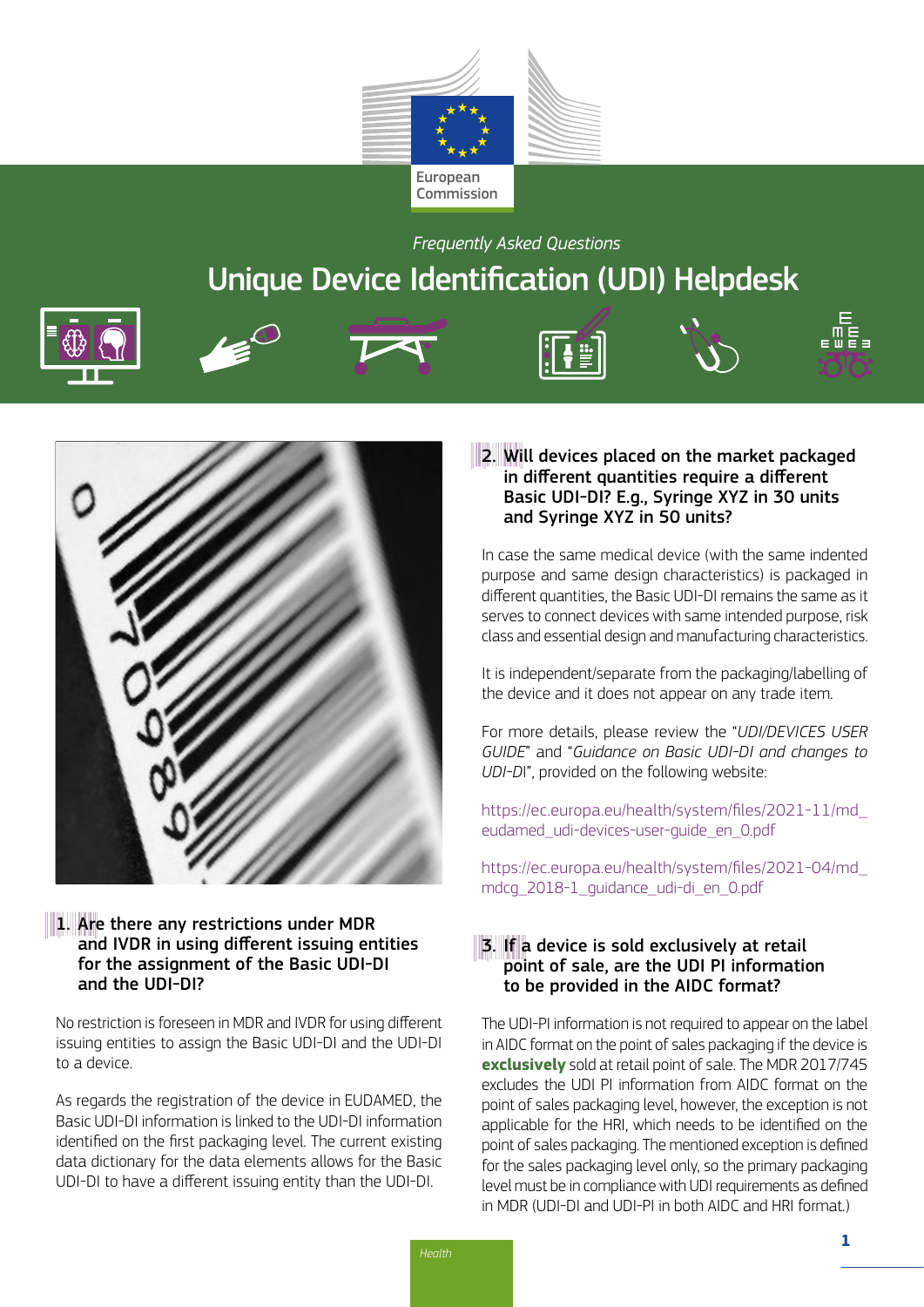#### Reference: Annex VI, part C, section 4.4:

For devices exclusively intended for retail point of sale the UDI-PIs in AIDC shall not be required to appear on the point-of-sale packaging.

## 4. What is the difference between the Unit of Use DI and UDI-DI?

The UDI-DI is a unique numeric or alphanumeric code specific to a model of device and that is also used as the 'access key' to information stored in a UDI database. The UDI-DI shall be unique at each level of device packaging.

This mandatory, fixed portion of a UDI identifies a manufacturer's specific product and package configuration.

The Unit of Use DI (UoU DI) is an **identifier** (following the UDI rules of the chosen issuing entity) assigned to an individual medical device when a UDI is not labeled on the individual device at the level of its unit of use. Its purpose is to provide a UDI-DI to identify a device used on a patient when a UDI-DI does not appear on the label of the device.

For example: If the lowest base packaging level with a identified UDI, has a device count greater than 1, a Unit of Use DI (UoU DI) shall be assigned.

If the device is not directly marked and the base quantity of the device is greater than one, the Unit of Use DI shall be provided within EUDAMED.

The Issuing entity for the Unit of Use DI Code is the same as the UDI-DI.

The same Unit of Use DI can be used for several Devices.

According to Annex VI, part C, section 1, the Unit of Use-DI is defined as follows:

*The Unit of Use DI serves to associate the use of a device with a patient in instances in which a UDI is not placed on the individual device at the level of its unit of use, for example in the event of several units of the same device being packaged together.*

[https://eur-lex.europa.eu/legal-content/EN/TXT/?uri=](https://eur-lex.europa.eu/legal-content/EN/TXT/?uri=CELEX%3A32017R0745)  [CELEX%3A32017R0745](https://eur-lex.europa.eu/legal-content/EN/TXT/?uri=CELEX%3A32017R0745)

Please refer for further details to:

*"Appendixes E-I of IMDRF N48 under the EU regulatory framework for medical devices"* (May 2021; MDCG 2021-10)

[https://ec.europa.eu/health/system/files/2021-06/md\\_2021-](https://ec.europa.eu/health/system/files/2021-06/md_2021-10_en_0.pdf) [10\\_en\\_0.pdf](https://ec.europa.eu/health/system/files/2021-06/md_2021-10_en_0.pdf) 

## 5. What are the rules and exceptions for UDI carrier direct marking on medical devices?

According to Annex VI, part C, section 4.10, the rules and exemption for the UDI carrier are defined as follows:

*Devices that are reusable shall bear a UDI carrier on the device itself. The UDI carrier for reusable devices that require cleaning, disinfection, sterilisation or refurbishing between patient uses shall be permanent and readable after each process performed to make the device ready for the subsequent use throughout the intended lifetime of the device.* 

The requirement of this Section shall not apply to devices in the following circumstances:

- **a.** *any type of direct marking would interfere with the safety or performance of the device;*
- **b.** *the device cannot be directly marked because it is not technologically feasible.*

The UDI carrier is the means of conveying the UDI by using AIDC and, if applicable, the HRI. The UDI carrier (AIDC and HRI representation of the UDI) shall be placed on the label or on the device itself and on all higher levels of device packaging.

It is noted that single use devices are not covered by this requirement.

## 6. What are the rules for UDI Carrier assignment for software medical devices?

The UDI information for SW medical device must be provided in addition to the regulatory required information for the SW medical device in question.

The assignment criteria for the UDI carrier are defined in Annex VI, part C, section 6.5 as follows:

**6.5.1** *The UDI shall be assigned at the system level of the software. Only software which is commercially available on its own and software which constitutes a device in itself shall be subject to that requirement.*

*The software identification shall be considered to be the manufacturing control mechanism and shall be displayed in the UDI-PI.*

**6.5.2** *A new UDI-DI shall be required whenever there is a modification that changes:*

- **a.***the original performance;*
- **b.***the safety or the intended use of the software*; **c.** interpretation of data.